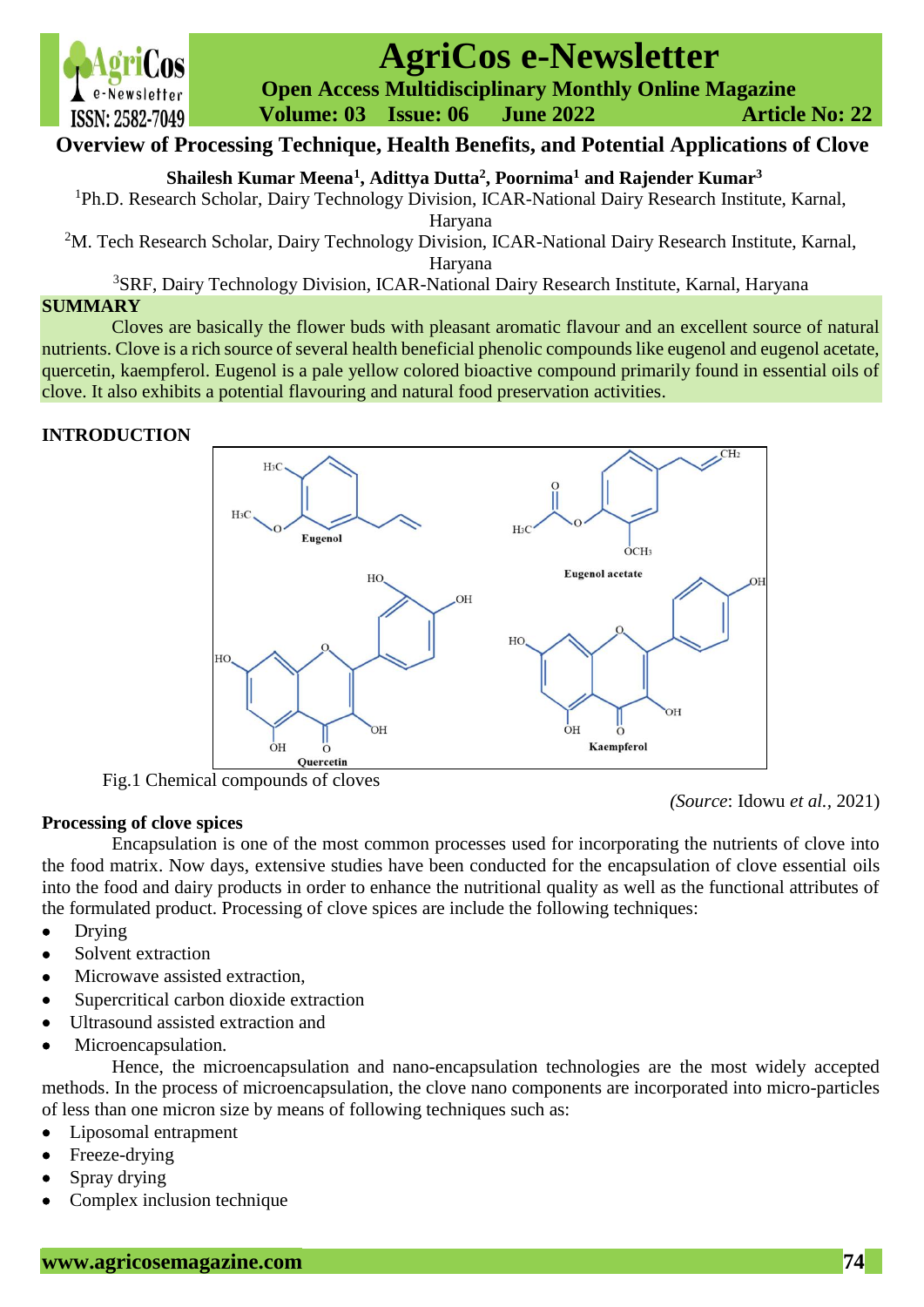# **Health benefits of cloves**

# **Anti microbial activity of clove**

Clove exhibits antimicrobial activities against *Aspergillus niger, Mycobacterium sp. Bacillus substilis, Streptococcus aureus, Escherichia coli.* (Gora et al., 2005). Therefore, due to its antimicrobial attributes it is having a great potential to be used in dairy and food products at an acceptable level without affecting the sensory attributes. Further, studies have revealed that cloves compounds showed ability to prevent the contagion during epidemics of plague.

#### **Antioxidant activities of clove**

Clove oil shows antioxidant activity. Podlewski et al., (2010) conducted an experiment on the antioxidant activity of clove oil. For this purpose, they prepared both aqueous and alcoholic extract of clove. These extracts showed inhibition of lipid oxidation of linoleic acid, where the alcoholic extracts of clove oil showed better results than the aqueous extracts. The outcome of the experiment proved that cloves are a convenient source of natural antioxidants that could be used as food and pharmaceutical industries as raw ingredients.

#### **Clove –Anti stress agent**

Clove oil is known to have anticonvulsant effects. Scientific studies have revealed the anti-stress activity of eugenol, the primary component of clove oil. Therefore, it is used for treatment in epilepsy.

#### **Applications of clove**

# **In pharmaceutical industries**

# **Application of clove in dentistry**

Eugenol is also widely accepted as a raw ingredient in the field of dentistry. It is used as a substrate for the production of dental analgesic formulations.

- Zinc-eugenol paste is a good for filling of dental canal. The complex prepared from clove nano compounds i.e. eugenol in combination with zinc oxide is used to fill cavities in teeth.
- Further, clove oil also utilized in mouthwash, toothpastes, and preparations of disinfectants. Furthermore, the clove eugenol-ZnO paste acts as an antiseptic formulation.
- Clove derived nano-components help in our digestion system, therefore in pharmaceutical industries its used to prepare those medicine that controls human digestive system.
- Clove oil components are used is medicines that reduces the toothache.
- Clove oil deal with breathing problems and neuralgia. Its also used as inhaler in treatment of sore throat and inflammation of the mucous membranes of the mouth.

#### **Application of clove in food**

"Who has the pain that roars in his head as if he were deaf, should often eat the cloves" Saint Hildegard. Inspite of being a rich source of nutrients, the application of clove is not as vast as expected. Cloves are one of the oldest spices ever found in the world and for centuries, the utilization of cloves was limited in the household level only, since the industrial application of clove is still confined. Clove and its derivatives offer a wide array of health benefits to a human being. The clove oil is a natural source of antibacterial agent that has a potency to be used in dentistry formulations, pharmaceutical industries and food and dairy beverage industries. Different aspects of possible food applications of clove are under mentioned.

- The mixture of clove and cinnamon oils (1:1) inhibits the growth of mold, yeast and microbes present in foods.
- Cinnamic aldehyde of cinnamon and eugenol of clove have the abilities to damage the cell walls of bacteria. These properties make those nano components of clove able for shelf life enhancement of food and dairy products.
- Clove oil can also be used as an antioxidant agent in those foods where fat oxidation is a major issue. In addition to this, it does not affect the color and appearance of of the finished products if applied at a concentration range of 50 - 1200 ppm (Park et al., 2009)